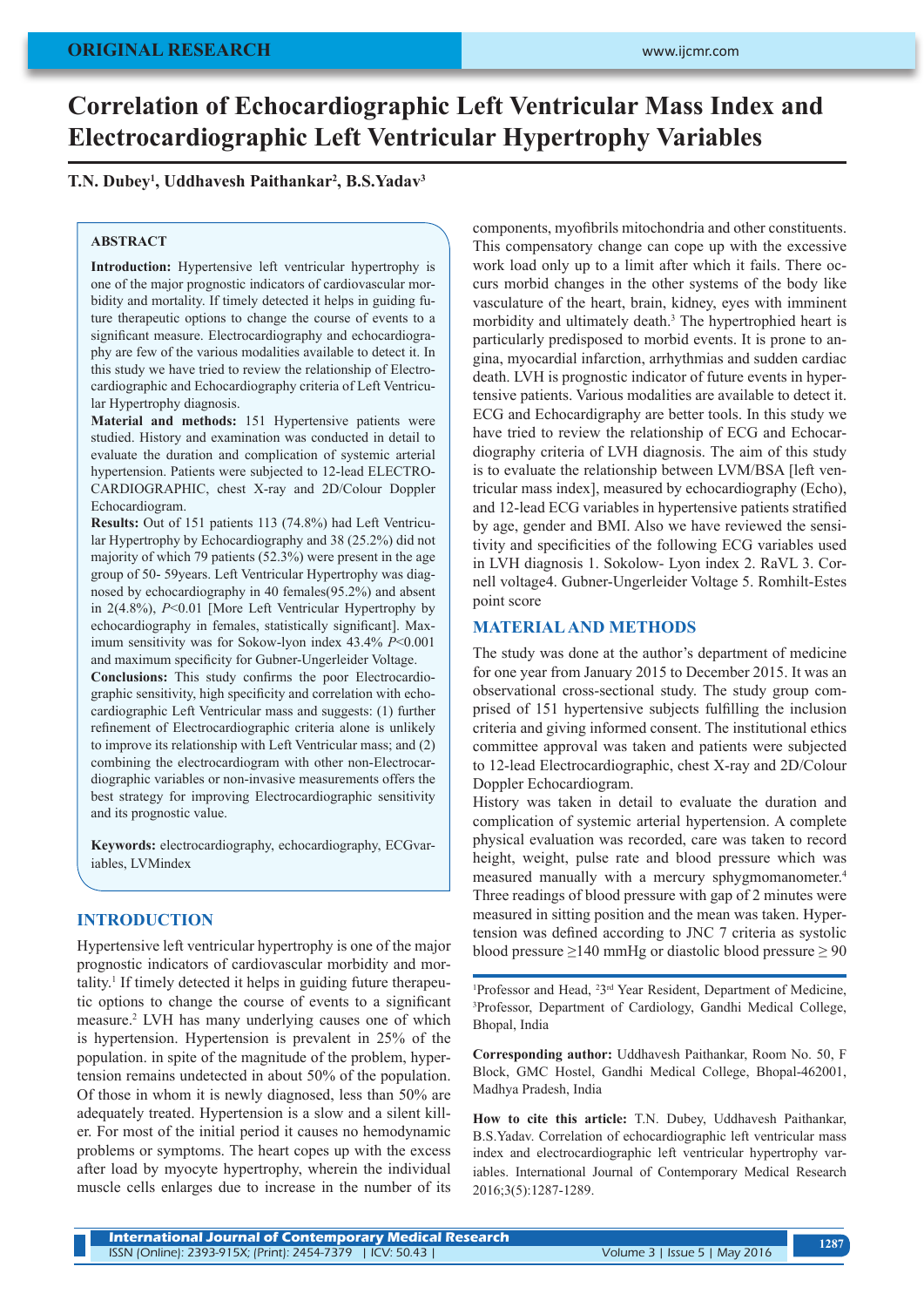mmHg or patient on antihypertensive medication irrespective of blood pressure.<sup>5</sup>

Detailed ECG Analysis was done following criteria for detecting left ventricular hypertrophy were studied. 1)Sokolow-Lyon index:-  $\ge$  35mm 2)RaVL :-  $\ge$  11mm 3) Cornell voltage :- RaVL+SV3 > 28mm in males and >20mm in females 4) Gubner-Ungerleider Voltage :- >=25mm 5) Romhilt-Estes point score:- 5 points or more indicates LVH. Detailed Echo analysis was done as per standard protocol to see for valvular structure and function, chamber dimensions, wall motions and dimensions chamber clots, pericardial abnormality. Following parameters were specially noted 1. IVSD 2. LVED 3. LVPWD

#### **STATISTICAL ANALYSIS**

It was done as desired and Mean and Standard deviation was calculated in cases and control to characterize the study population stratified by age, sex, BMI. SPSS for windows, version 10.0 was used for all statistical analysis. A p- value <0.05 was considered significant.

#### **RESULTS**

Patients who fulfilled the criteria were stratified accorging the age, gender and BMI. In our study out of 151 patients, 42 were females(27.8%) and 109 were males (72.2%), with male:female ratio of 2.59:1. In this LVH was diagnosed by echocardiography in 40 females(95.2%) and absent in  $2(4.8\%)$ , P<0.01 [ More LVH by echocardiography in females, statistically significant, fig-1]

Out of 151 patients 113 (74.8%) had LVH by Echocardiography and 38 (25.2%) did not majority of which 79 patients (52.3%) were present in the age group of 50- 59years.

In our study 65 patients  $(43.0\%)$  had BMI of  $>25$ . In this 53 patients (81.5%) had LVH diagnosed by echocardiography 86 patients (57.0%) had BMI of  $\leq$ 25. In this 60 patients (69.8%) had LVH diagnosed by echocardiography(fig. 2) The sensitivity and specificities of the respective ECG varia-

bles used in LVH diagnosis were as follows Sokolow-Lyon index: Sensitivity=43.4 %

| $0.0000000$ $\mu$ $1.00000$ | U                      |
|-----------------------------|------------------------|
|                             | Specificity=94.7 $%$   |
| RaVL:                       | Sensitivity=13.3 %     |
|                             | Specificity=94.7 $%$   |
| Cornell voltage:            | Sensitivity=15.9 %     |
|                             | Specificity=94.7 $%$   |
| Gubner-Ungerleider Voltage: | Sensitivity=8.0 %      |
|                             | Specificity= $100.0\%$ |
| Romhilt-Estes point score:  | Sensitivity=15.0%      |
|                             | Specificity=92.1 $%$   |
|                             |                        |

## **DISCUSSION**

Hypertension is a slow and a silent killer. For most of the initial period it causes no hemodynamic problems or symptoms. The heart copes up with the excess after load by myocyte hypertrophy, wherein the individual muscle cells enlarges due to increase in the number of its components, myofibrils mitochondria and other constituents. This compensatory change can cope up with the excessive work load only up to a limit after which it fails. there occurs morbid changes in the other systems of the body like vasculature of the heart, brain, kidney, eyes with imminent morbidity and ultimately death.



Figure-1: Correlation of gender and LVH in echocardiography



**Figure-2:** Correction of BMI and LVH in Echocardiography

the hypertrophied heart is particularly predisposed to morbid events. It is prone to angina, myocardial infarction, arrhythmias and sudden cardiac death. LVH is prognostic indicator of future events in hypertensive patients. various modalities are available to detect it. ECG and Echocardigraphy are better tools. This study has been undertaken to see wheather left ventricular hypertrophy, as detected by echocardiography, has correlation with ecg variables or not.

151 hypertensive individuals fulfilling the inclusion criteria were studied, the cases were slected from Medicine, Cardiology OPD and wards of Hamidia Hospital, Bhopal.

All patients were subjected to the same battery of investigations. Patients with hypertrophic cardiomyopathy, myocardial infarction, valvular heart disease in whom pronounced variation in left ventricular wall thickness may occur were excluded from the study. In our study group, male female ratio was 2.56:1. Majority of patients were in age group 50-59 years. Left ventricular mass index was calculated in gm/m<sup>2</sup> . In 1995 Richard S. Crow and colleagues studied the Relation between electrocardiography and echocardiography for left ventricular mass in mild systemic hypertension (results from Treatment of Mild Hypertension Study).<sup>6</sup> They found that the correlations between ECG and echocardiographic LV mass index were modest  $( $0.40$ ). ECG-LV hypertrophy$ sensitivity at 95% specificity was < 34%. Heighest sensitivity of 17% was shown by Casale/Devereux ECG criteria at 95% specificity for all race-sex groups. LV mass indexed to body mass index and systolic blood pressure showed better